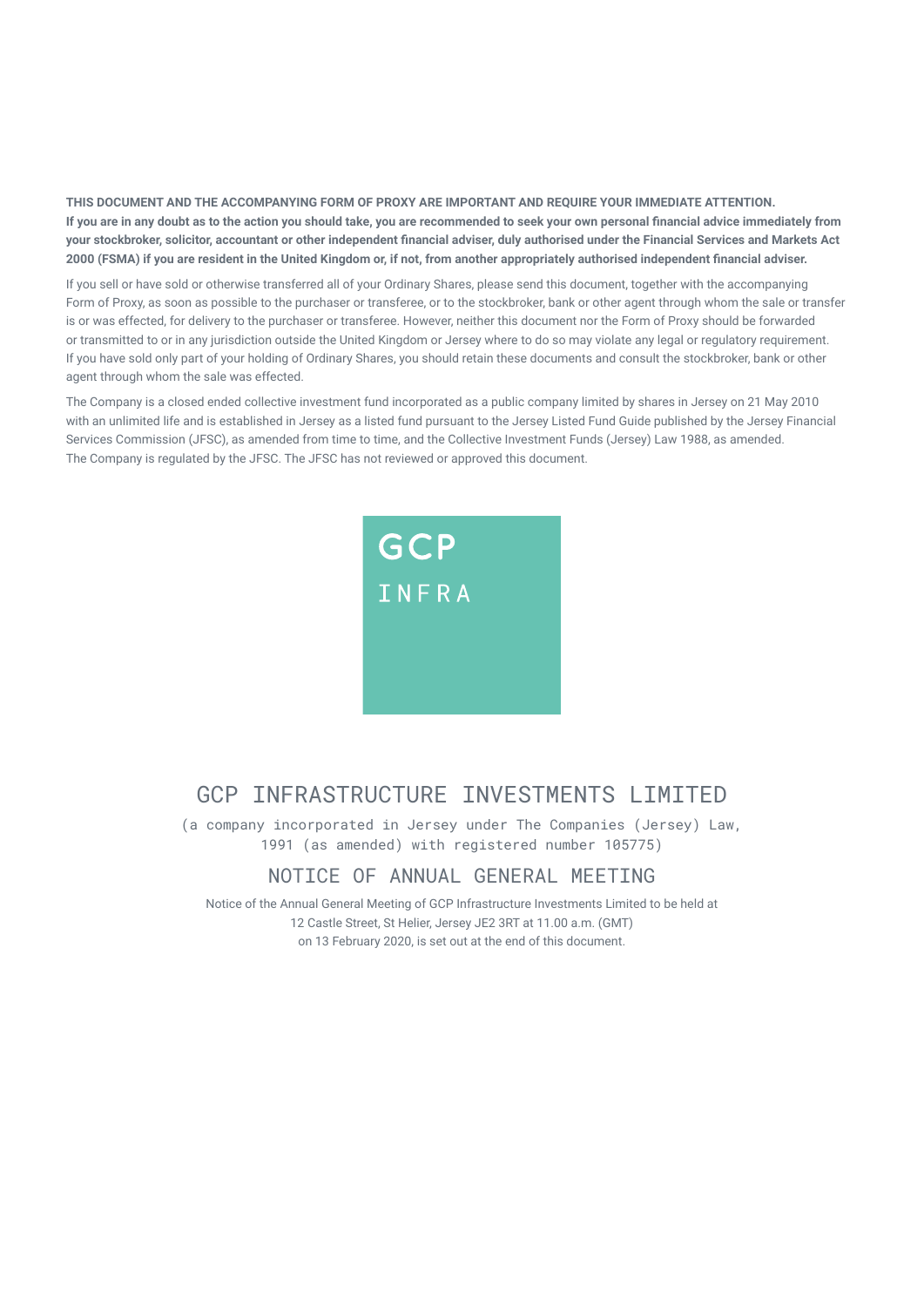Shareholders are requested to return the Form of Proxy accompanying this document. To be valid, the Form of Proxy must be completed and signed in accordance with the instructions detailed in the Form of Proxy and returned so as to be received by Link Market Services (Jersey) Limited, 12 Castle Street, St Helier, Jersey JE2 3RT as soon as possible but in any event so as to arrive not later than 11.00 a.m. (GMT) on 11 February 2020.

If you are a member of CREST, you may be able to make a proxy appointment or instruction using CREST, such CREST Proxy Instruction to be received by no later than 11.00 a.m. (GMT) on 11 February 2020. Further details can be found in the notes to the Notice of Annual General Meeting under the heading "CREST Members".

The completion and return of a Form of Proxy or completing and transmitting a CREST Proxy Instruction will not prevent you from attending and voting at the Annual General Meeting in person if you wish (and are so entitled).

**Your attention is drawn to the letter from the Chairman of the Company on page 3 of this document, which includes a recommendation from the Board that you vote in favour of the Resolutions to be proposed at the Annual General Meeting.** 

#### **KEY TIMES AND DATES**

Latest time and date for receipt of Forms of Proxy 11.00 a.m. (GMT) on 11 February 2020 Latest time and date for receipt of CREST Proxy Instructions 11.00 a.m. (GMT) on 11 February 2020 Annual General Meeting 11.00 a.m. (GMT) on 13 February 2020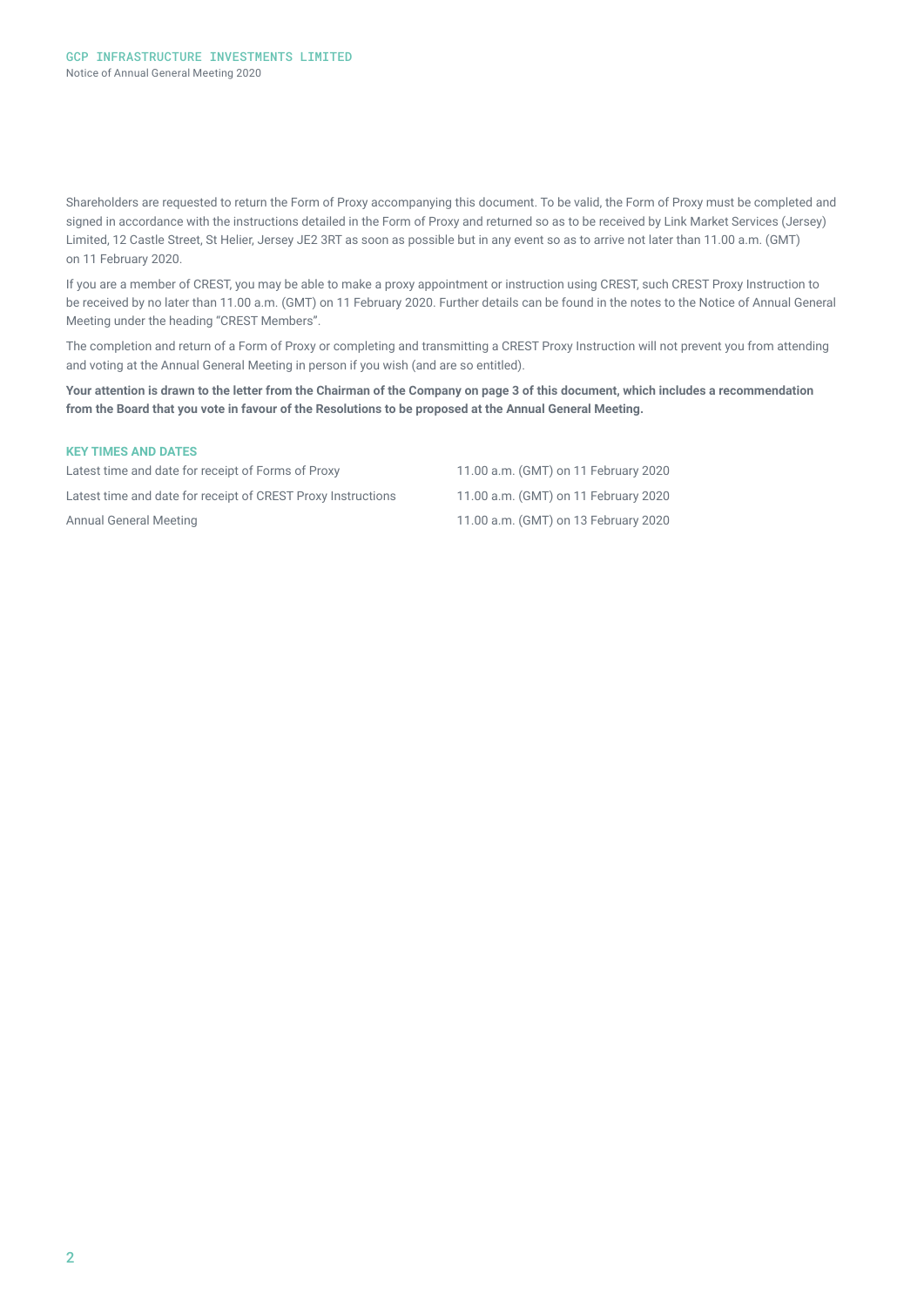### LETTER FROM THE CHAIRMAN OF GCP INFRASTRUCTURE INVESTMENTS LIMITED

(a company incorporated in Jersey under The Companies (Jersey) Law 1991 (as amended) with registered number 105775) Registered Office: 12 Castle Street, St Helier, Jersey JE2 3RT

#### **Directors (all non-executive):**

Ian Reeves CBE (Chairman) Clive Spears David Pirouet Julia Chapman Dawn Crichard Paul De Gruchy Michael Gray

3 January 2020

Dear Shareholder,

#### **NOTICE OF ANNUAL GENERAL MEETING**

I am pleased to send to you the notice of the Company's Annual General Meeting ("AGM"), which is being held at 12 Castle Street, St Helier, Jersey JE2 3RT at 11.00 a.m (GMT) on 13 February 2020.

The following Resolutions will be proposed as Ordinary Resolutions at the AGM:

- ― **Resolution 1:** to adopt the Report of the Directors and the audited financial statements of the Company for the year ended 30 September 2019;
- Resolution 2: to approve the Directors' remuneration report (a copy of which can be obtained from the Company Secretary at 12 Castle Street, St Helier, Jersey JE2 3RT);
- Resolution 3: to re-elect Ian Reeves CBE as a director of the Company;
- Resolution 4: to re-elect Paul De Gruchy as a director of the Company;
- Resolution 5: to re-elect David Pirouet as a director of the Company;
- **Resolution 6:** to re-elect Michael Gray as a director of the Company;
- Resolution 7: to re-elect Julia Chapman as a director of the Company;
- **Resolution 8:** to elect Dawn Crichard as a director of the Company;
- Resolution 9: to approve the Company's dividend policy;
- ― **Resolution 10:** to re-appoint KPMG Channel Islands Jersey Limited ("KPMG") as auditors of the Company;
- Resolution 11: to authorise the Audit and Risk Committee, for and on behalf of the Board, to determine the remuneration of KPMG; and
- ― **Resolution 12:** to authorise the Company to hold Ordinary Shares purchased pursuant to the authority granted under Resolution 13 as treasury shares.

The following Resolutions will be proposed as Special Resolutions at the AGM:

- Resolution 13: to authorise the Company to purchase its own shares; and
- ― **Resolution 14:** to authorise the Directors to allot and issue up to 87,806,625 Ordinary Shares, (representing approximately 10 per cent. of the Ordinary Shares in issue as at the Latest Practicable Date) as if the pre-emption rights in the Articles did not apply.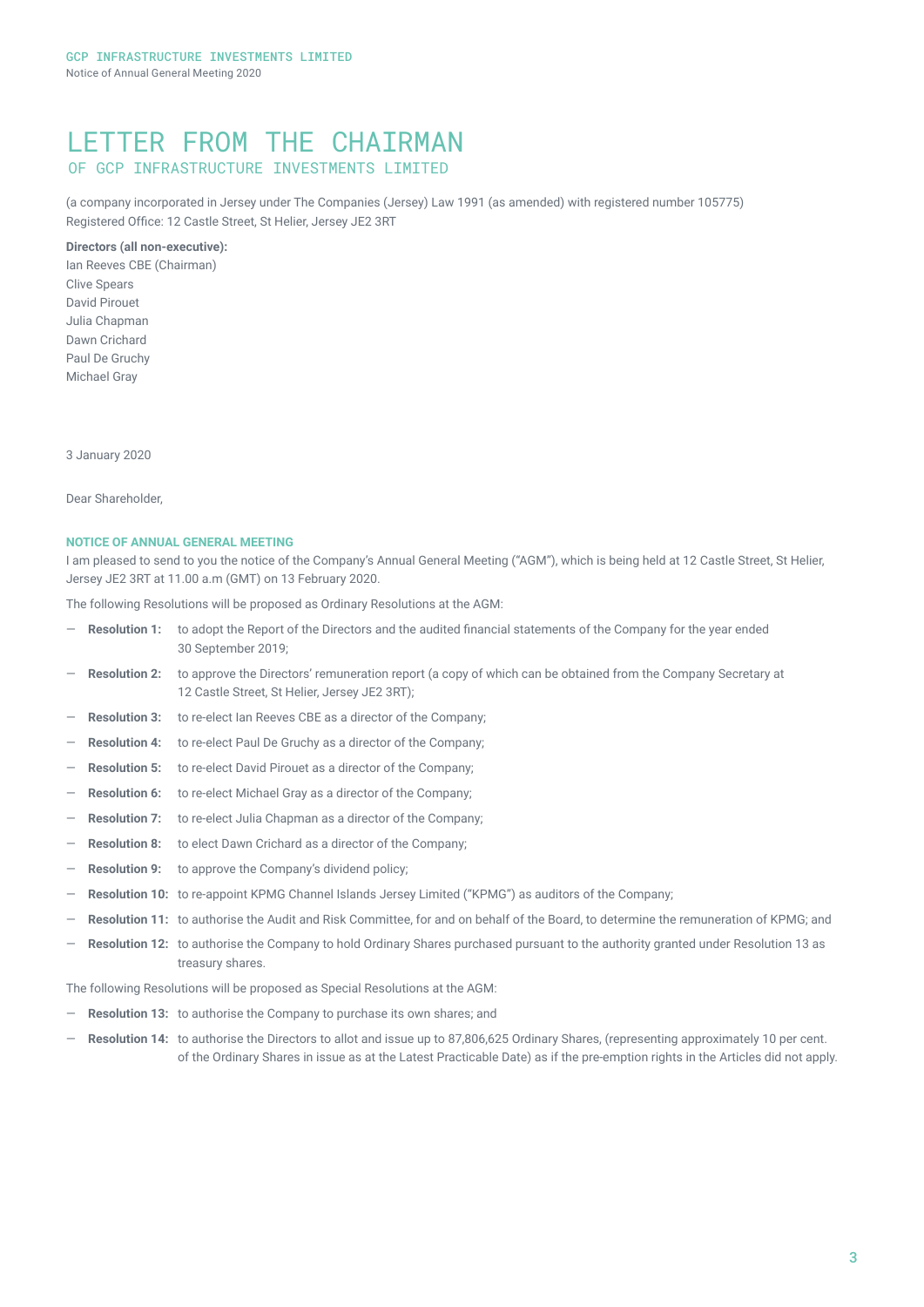## LETTER FROM THE CHAIRMAN CONTINUED OF GCP INFRASTRUCTURE INVESTMENTS LIMITED

Below is an explanation in respect of some of the Resolutions to be proposed at the AGM:

#### **ORDINARY RESOLUTIONS**

**Resolutions (1) to (12) (inclusive) are all proposed as Ordinary Resolutions. Ordinary Resolutions each require a simple majority of votes cast at the AGM in order to be passed.**

#### **Remuneration Report (Resolution (2))**

Although it is not a requirement under Companies Law to have the annual report on remuneration approved by shareholders, the Board believes that as a company whose shares are listed on the main market of the London Stock Exchange it is best practice to do so.

The annual remuneration report provides details on Directors' remuneration during the year and is subject to an advisory shareholder vote, however, no Director's remuneration is conditional upon passing Resolution (2).

The Company has engaged with the relevant large shareholder who voted against the Directors' remuneration report at the Company's 2019 AGM and understands the reasons for their vote. The Company believes that it had set out the reasons for the remuneration policy adopted at the relevant prior AGM, but it has nevertheless taken due note of and addressed the matter directly with the shareholder in question.

#### **Election and re-election of Directors (Resolutions (3) to (8) inclusive)**

The Board consists of seven Directors, all of whom are non-executive and are considered to be independent, however, as announced on 17 September 2019, Clive Spears will step down from the Board at this year's AGM. All Directors served throughout the year under review, except for Dawn Crichard who was appointed to the Board on 16 September 2019. Under the provisions of the Company's Articles, the Directors retire by rotation with one-third of the Directors submitting themselves for election at each AGM. The Board recognises that, as a FTSE 250 Company and in line with good corporate governance set out in the AIC Code, all Directors should put themselves forward for re-election every year.

The Board's policy regarding length of service of its Chairman is that any decisions regarding tenure should factor in the need to maintain continuity and knowledge and the orderly transition of responsibilities and that the independence of the Chair should not be determined solely by time served.

The Board's policy regarding tenure of service of its Directors is that any decisions regarding tenure should balance the benefits of continuity against the need to periodically refresh the Board Composition. The Board considers that length of service of a Director should be determined on an individual basis and recognises that length of service will not necessarily compromise the independence or contribution of directors of an investment company.

The Board recommends that each Director standing for election or re-election (as the case may be) should be elected or re-elected (as the case may be), based on such Director's professional qualifications and experience, (as more fully described in each Directors biographical details below). The Board believes that each Director standing for election or re-election (as the case may be) continues to be effective and demonstrates commitment to his/her respective role and that their appointment or re-appointment is important to the overall long-term sustainable success of the Company.

The Directors' biographical details and other relevant information are set out below:

#### Ian Reeves CBE, CCMI, FCInstCES, FRSA, FINSTD (Chairman)

Ian Reeves CBE, a Jersey resident, is an entrepreneur, international businessman and advisor. He is Chairman of Estates and Infrastructure Exchange Limited, Senior Independent Director of Triple Point Social Housing REIT plc and visiting Professor of Infrastructure Investment and Construction at Alliance Manchester Business School, the University of Manchester. He was made a Commander of the Most Excellent Order of the British Empire (CBE) in 2003 for his services to business and charity. Ian has served as a Director since 15 June 2010. Ian is a member of the Company's Investment Committee, Management Engagement Committee and Chair of the Nomination Committee.

Based on the outcome of the Board performance evaluation process, the Board believes that Ian Reeves continues to make valuable contributions to the Company using his experience and expertise in Infrastructure, has exercised his judgement and expressed his opinions in an independent manner and continues to be independent regardless of his length of service.

#### Paul De Gruchy

Paul De Gruchy, a UK resident, is a qualified Jersey Advocate with 20 years' experience in financial services law. Paul was previously the Head of Legal for BNP Paribas Jersey within the UK offshore area. He has extensive experience in the financial services sector, in the area of offshore funds. He has held senior positions at the Jersey Economic Development Department, where he was the Director responsible for finance industry development, and the Jersey Financial Services Commission. Paul has served as a Director since 7 February 2014. Paul is a member of the Company's Audit and Risk Committee and Chair of the Management Engagement Committee.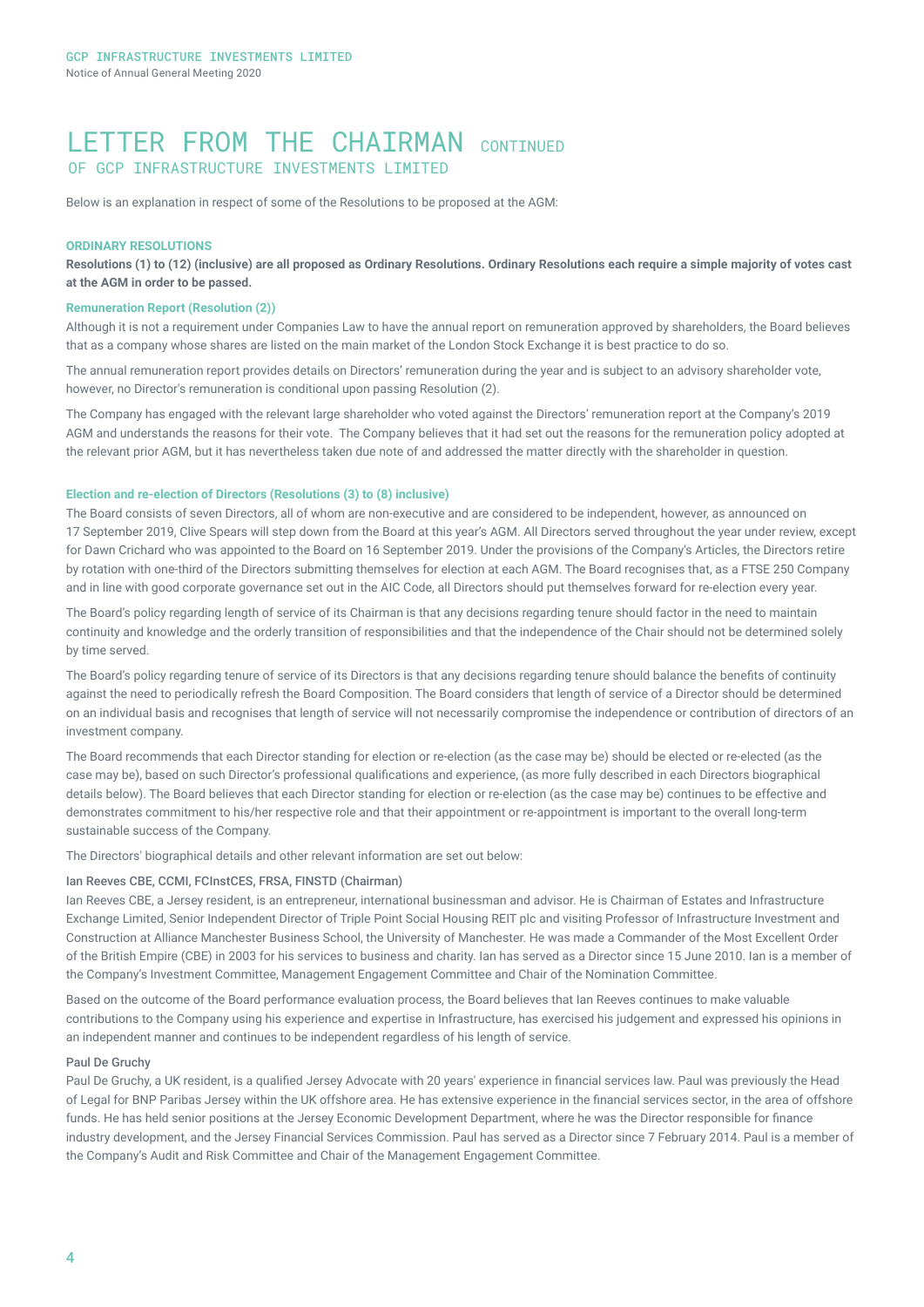#### David Pirouet FCA

David Pirouet, a Jersey resident, is a qualified chartered accountant. He was an audit and assurance partner for over 20 years with PwC CI LLP until he retired in June 2009. He specialised in the financial services sector, in particular in the alternative investment management area. David was appointed to the board of AIM listed EPE Special Opportunities Limited in July 2019. David has served as a Director since 15 June 2010. David is Chair of the Company's Audit and Risk Committee and a member of the Company's Nomination Committee and Management Engagement Committee.

As announced on 17 September 2019, David Pirouet plans to step down from the Board at the Company's 2021 annual general meeting following the transition of his responsibilities as chair of the Audit and Risk Committee to Dawn Crichard.

The Board is confident that David continues to make valuable contributions to the Company during this transitional period and has exercised his judgement and expressed his opinions in a fully independent manner and continues to be independent regardless of length of service.

#### Michael Gray FCIBS, AMCT, DIP IoD

Michael Gray, a Jersey resident, is a qualified corporate banker and corporate treasurer. Michael was most recently the Regional Managing Director, Corporate Banking for RBS International, based in Jersey but with responsibility for The Royal Bank of Scotland's Corporate Banking Business in the Crown Dependencies and British Overseas Territories.

In a career spanning 31 years with The Royal Bank of Scotland Group plc, Michael has undertaken a variety of roles, including that of an auditor and has extensive general management and lending experience across a number of industries. He is also a non-executive director of Jersey Finance Limited, the promotional body for the finance sector in Jersey, and of a Main Market listed company, JTC Plc. Michael has served as a Director since 1 October 2015. Michael is a member of the Company's Investment Committee and will assume the chair of this committee once Clive Spears steps down from the Board at the Company's 2020 AGM. Michael is also a member of the Company's Management Engagement Committee.

#### Julia Chapman

Julia Chapman, a Jersey resident, is a solicitor qualified in England & Wales and Jersey with over 25 years' experience in the investment fund and capital markets sector. Having trained with Simmons & Simmons in London, Julia moved to Jersey to work for Mourant du Feu & Jeune (now known as Mourant) and became a partner in 1999. Julia was then appointed general counsel to Mourant International Finance Administration (which provided services to alternative investment funds). Julia serves on the board of three other main market listed companies, Henderson Far East Income Limited, BH Global Limited and Sanne Group PLC. Julia has served as a Director since 1 October 2015. Julia is a member of the Company's Investment Committee, Nomination Committee and Management Engagement Committee.

#### Dawn Crichard FCA

Dawn Crichard, a Jersey resident, is a Fellow of the Institute of Chartered Accountants of England and Wales with over 20 years' experience in senior Chief Financial Officer and Financial Director positions. Having qualified with Deloitte, Dawn moved into the commercial sector and was Chief Financial Officer of a large private construction group for twelve years. Following this, Dawn was appointed as Chief Financial Officer for Bathroom Brands plc. Her broad accounting and commercial experience includes establishing new group head offices, mergers, acquisitions, refinancing and restructuring.

Dawn has served as a Director since 16 September 2019 with the intention that she will succeed David Pirouet as chair of the Audit and Risk Committee when David retires from the Board at the Company's annual general meeting to be held in 2021. Dawn is a member of the Company's Audit and Risk Committee and Management Engagement Committee.

Any election (or retirement) of Directors will be made in accordance with Jersey regulatory requirements.

#### **Approval of the Company's dividend payment policy (Resolution (9)**

The Company's policy is to pay dividends on a quarterly basis, with dividends declared in January, April, July and October and usually paid in or around February, May, August and November in each financial period. As the last dividend in respect of any financial period is payable prior to the relevant annual general meeting, it is declared as an interim dividend and accordingly, there is no final dividend payable.

The Board is conscious that this means that Shareholders will not be given the opportunity to vote on the payment of a final dividend. Accordingly, it has been decided that Shareholders will be asked to confirm their approval of the Company's current dividend policy to continue to pay quarterly interim dividends (which in the financial year ending 30 September 2019 have totalled 7.6 pence per Ordinary Share) with the objective of providing Shareholders with regular, sustained distributions over the long term.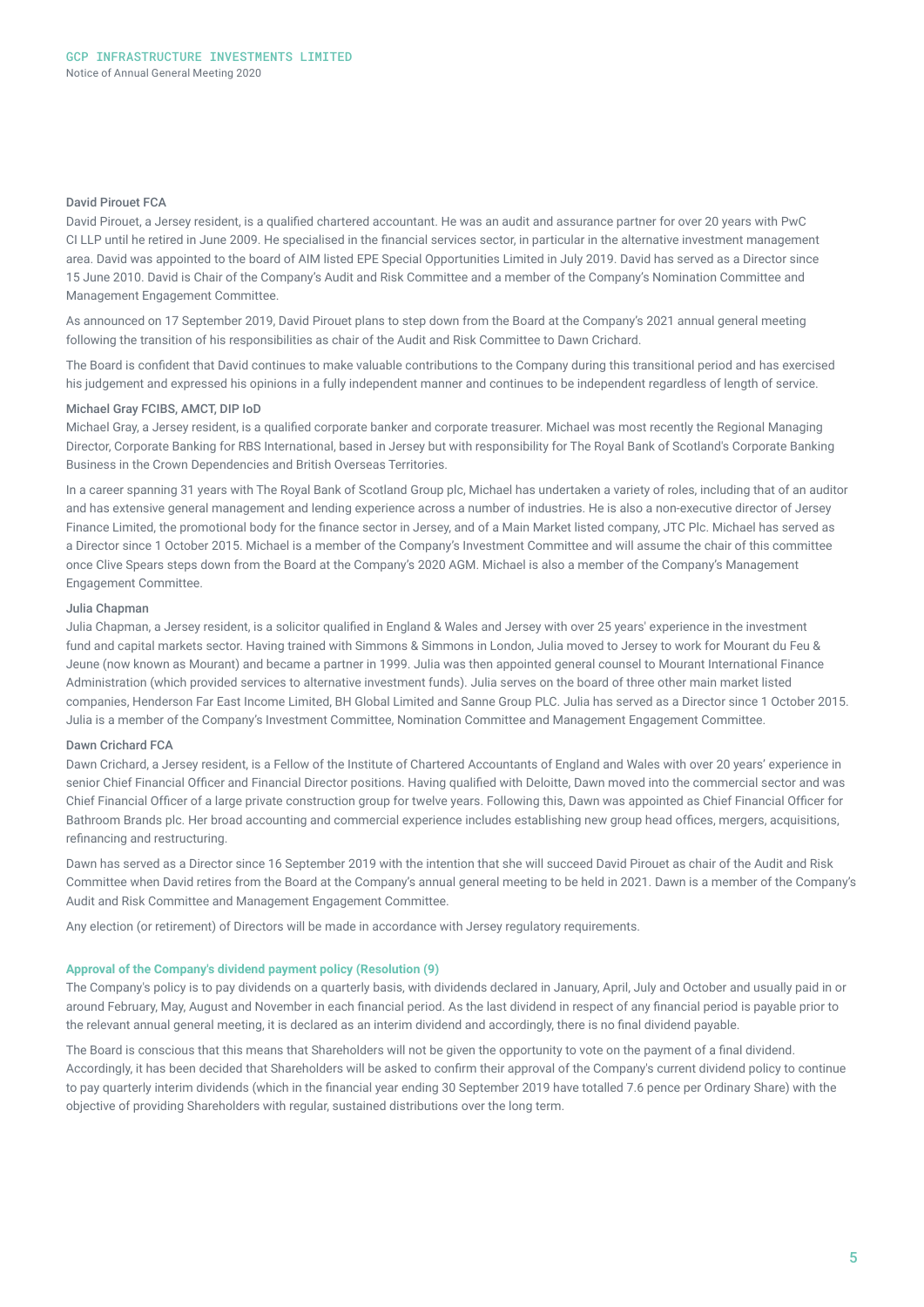## LETTER FROM THE CHATRMAN CONTINUED OF GCP INFRASTRUCTURE INVESTMENTS LIMITED

#### **ORDINARY RESOLUTIONS** continued

#### **Resolution 10 and 11 – To re-appoint KPMG Channel Islands Jersey Limited ("KPMG") as auditors of the Company and to authorise the Audit and Risk Committee to determine the remuneration of the Auditor**

At each general meeting at which the Company's financial statements are presented to its members, the Company is required to appoint an auditor to serve from the conclusion of that meeting until the conclusion of the next such meeting. The Board, on the recommendation of the Audit and Risk Committee, recommends the re‑appointment of KPMG. Resolution 11 gives authority to the Audit and Risk Committee to determine the Auditor's remuneration.

#### **Approval of authority to hold treasury shares (Resolution (12)**

The Companies Law allows companies to hold shares acquired by market purchase as treasury shares, rather than having to cancel the shares. This gives the Company the ability to reissue shares quickly and cost efficiently, thereby improving liquidity and providing the Company with additional flexibility in the management of its capital base. Subject to Resolution (13) being passed, Resolution (12) gives authority to the Company to hold Ordinary Shares purchased pursuant to Resolution (13) as treasury shares. Treasury shares may be subsequently cancelled or sold for cash in the market.

#### **SPECIAL RESOLUTIONS**

**Resolutions (13) and (14) are proposed as Special Resolutions. A Special Resolution requires a majority of at least two-thirds of Shareholders entitled to vote and present in person or by proxy to vote in favour in order for it to be passed.** 

#### **Approval of the market purchases of Ordinary Shares (Resolution (13))**

The Directors may consider repurchasing Ordinary Shares in the market if they believe it to be in Shareholders' interests as a whole and as a means of correcting any imbalance between supply of and demand for the Ordinary Shares.

The Directors will only make such repurchases through the market at prices (after allowing for costs) below the relevant prevailing published NAV per Ordinary Share in accordance with guidelines established from time-to-time by the Board. Purchases of Ordinary Shares may be made only in accordance with the Companies Law, the Listing Rules, the Disclosure Guidance and Transparency Rules and the Market Abuse Regulation. The maximum price that may be paid by the Company on the repurchase of any Ordinary Shares pursuant to such a general authority is the higher of (i) 105 per cent, of the average of the middle market quotations for the Ordinary Shares for the five Business Days immediately preceding the date of purchase; and (ii) that stipulated by the regulatory technical standards adopted by the EU pursuant to the Market Abuse Regulation from time to time.

Shareholders should note that the purchase of Ordinary Shares by the Company is at the absolute discretion of the Directors and is subject to the working capital requirements of the Company and the amount of cash available to the Company to fund such purchases.

The authority sought would replace the authority given to the Directors on 14 February 2019. The maximum number of Ordinary Shares authorised to be purchased pursuant to this authority would be 131,622,131 representing approximately 14.99 per cent. of the total number of Ordinary Shares in issue as at the Latest Practicable Date, and the maximum and minimum prices to be paid for such shares are stated in the Resolution.

#### **Disapplication of pre-emption rights (Resolution (14))**

In order for the Directors to continue to have the authority, in certain circumstances, to issue equity securities (as defined in the Articles) for cash free of the pre-emption rights conferred by the Articles ("Pre-Emption Rights"), such Pre-Emption Rights must be disapplied. Shareholders are therefore being asked to approve, by way of Special Resolution at the Annual General Meeting, the disapplication of the Pre-Emption Rights in respect of the issue of equity securities up to 87,806,625 Ordinary Shares, representing approximately 10 per cent. of the Ordinary Shares in issue as at the Latest Practicable Date). The authority sought in this Resolution (14) is a standalone general authority in standard form.

#### **Action to be taken**

The action to be taken in respect of the AGM depends on whether you hold your Ordinary Shares in certificated form or in uncertificated form (that is, in CREST).

#### **Certificated Shareholders**

Please check that you have received a Form of Proxy for use in respect of the AGM with this document.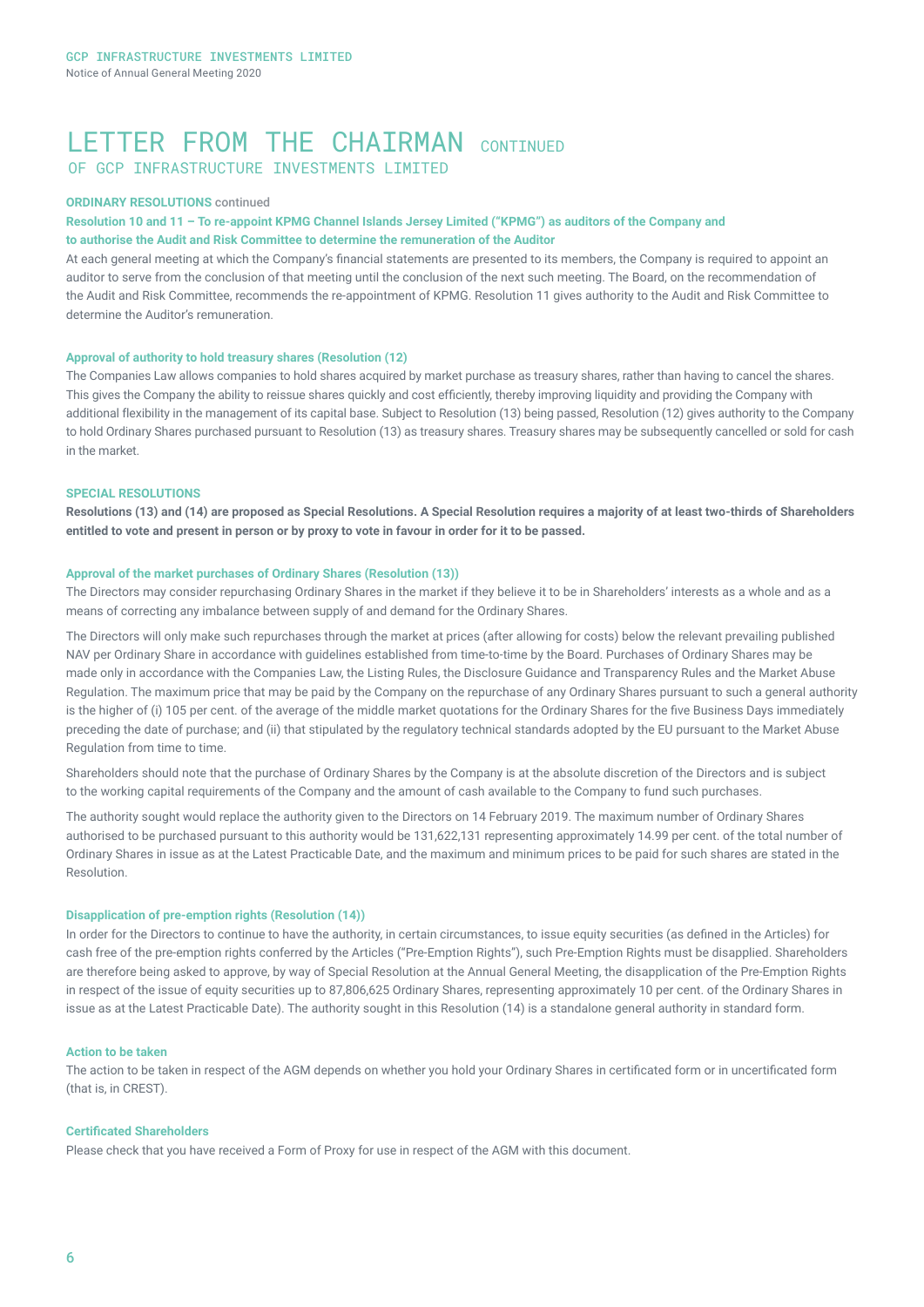**Whether or not you propose to attend the AGM in person, you are strongly encouraged to complete, sign and return your Form of Proxy in accordance with the instructions printed thereon as soon as possible, but in any event so as to be received by the Registrar at Link Market Services (Jersey) Limited, 12 Castle Street, St Helier, Jersey JE2 3RT no later than 11.00 a.m. (GMT) on 11 February 2020.**

Submission of the Form of Proxy will enable your vote to be counted at the AGM in the event of your absence. The completion and return of the Form of Proxy will not prevent you from attending and voting at the AGM, or any adjournment thereof, in person should you wish to do so.

#### **Uncertificated Shareholders**

CREST members can appoint proxies using the CREST electronic proxy appointment service and transmit a CREST Proxy Instruction in accordance with the procedures set out in the CREST Manual (available via **www.euroclear.com/CREST**).

**Whether or not you propose to attend the AGM in person, you are strongly encouraged to complete your CREST Proxy Instruction in accordance with the procedures set out in the CREST Manual as soon as possible, but in any event so as to be received by the Registrar, CREST ID RA10, no later than 11.00 a.m. (GMT) on 11 February 2020.**

This will enable your vote to be counted at the AGM in the event of your absence. The completion and return of the CREST Proxy Instruction will not prevent you from attending and voting at the AGM, or any adjournment thereof, in person should you wish to do so.

#### **Recommendation**

The Board considers all of the Resolutions to be in the best interests of Shareholders as a whole and recommend that you vote in favour of the Resolutions, as they intend to do in respect of their own beneficial holdings currently representing, in aggregate, 0.07 per cent. of the issued share capital of the Company.

Yours faithfully,

**Ian Reeves CBE**  Chairman For and on behalf of GCP Infrastructure Investments Limited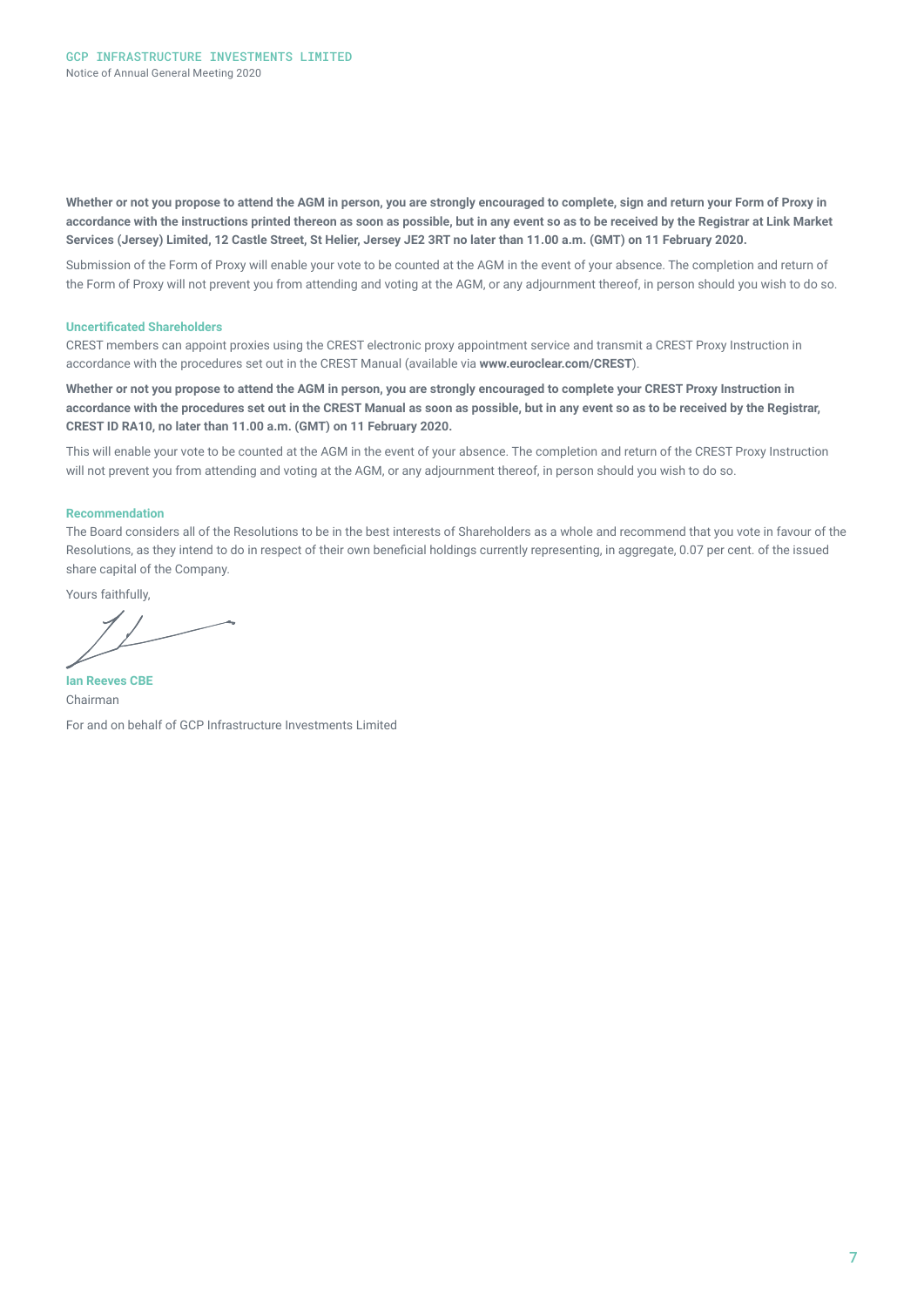## **DEFINITIONS**

The following definitions apply throughout this document, unless the context requires otherwise:

"Annual General Meeting" or "AGM" the annual general meeting of the Company to be held at 12 Castle Street, St Helier, Jersey JE2 3RT at 11.00 a.m. (GMT) on 13 February 2020 convened by the Notice of Annual General Meeting (including any adjournment thereof), and at which the Resolutions will be proposed "Articles" the articles of association of the Company in force from time to time "Board" the board of Directors of the Company "Business Day" a day (except Saturday or Sunday) on which banks in the City of London and Jersey are normally open for business or such other day as the Directors determine "Circular" this document, including the Notice of the AGM "Companies Law" the Companies (Jersey) Law 1991, as amended, and any subsidiary legislation from time to time made thereunder, including any statutory modifications or re-enactments for the time being in force "Company" GCP Infrastructure Investments Limited, a company incorporated in Jersey with registered number 105775 "CREST" the system of paperless settlement of trades in securities and the holding of uncertificated securities operated by Euroclear UK & Ireland Limited in accordance with the Uncertificated Securities Regulations 2001 (SI 2001/3755) "C Shares" "Directors" Meeting "FSMA" "GMT"

"CREST Manual" the manual, as amended from time to time, produced by Euroclear UK & Ireland Limited describing the CREST system and supplied by Euroclear UK & Ireland Limited to users and participants thereof "CREST Proxy Instruction" a proxy instruction message submitted through CREST in accordance with the CREST Manual (available via **www.euroclear.com/CREST**) C shares of £0.01 each in the capital of the Company "Deferred Shares" Deferred shares of £0.01 in the capital of the Company the directors of the Company from time to time "Disclosure Guidance and Transparency Rules" the disclosure guidance and transparency rules made by the Financial Conduct Authority under Part VI of FSMA "Form of Proxy" the form of proxy which accompanies this document for use by Shareholders who hold their Ordinary Shares in certificated form in relation to voting at the Annual General the Financial Services and Markets Act 2000 of the United Kingdom (as amended) Greenwich Mean Time

"Latest Practicable Date" 31 December 2019 "Listing Rules" the listing rules made by the FCA pursuant to Part VI of FSMA "London Stock Exchange" London Stock Exchange plc "Market Abuse Regulation" the EU Market Abuse Regulation (596/2014) "Notice of Annual General Meeting" the notice of the Annual General Meeting set out at the end of this document "Ordinary Resolution" a resolution passed by a simple majority of the votes of the Shareholders entitled to vote and voting in person or by proxy at the Annual General Meeting "Ordinary Shares" ordinary shares of £0.01 each in the capital of the Company "Registrar" Link Market Services (Jersey) Limited of 12 Castle Street, St Helier, Jersey JE2 3RT "Resolutions" the resolutions to be proposed at the Annual General Meeting "Shareholder(s)" a holder or holders of Ordinary Shares and C Shares (if applicable) in the Company "Special Resolution" a resolution of the Company passed as a special resolution in accordance with the Companies Law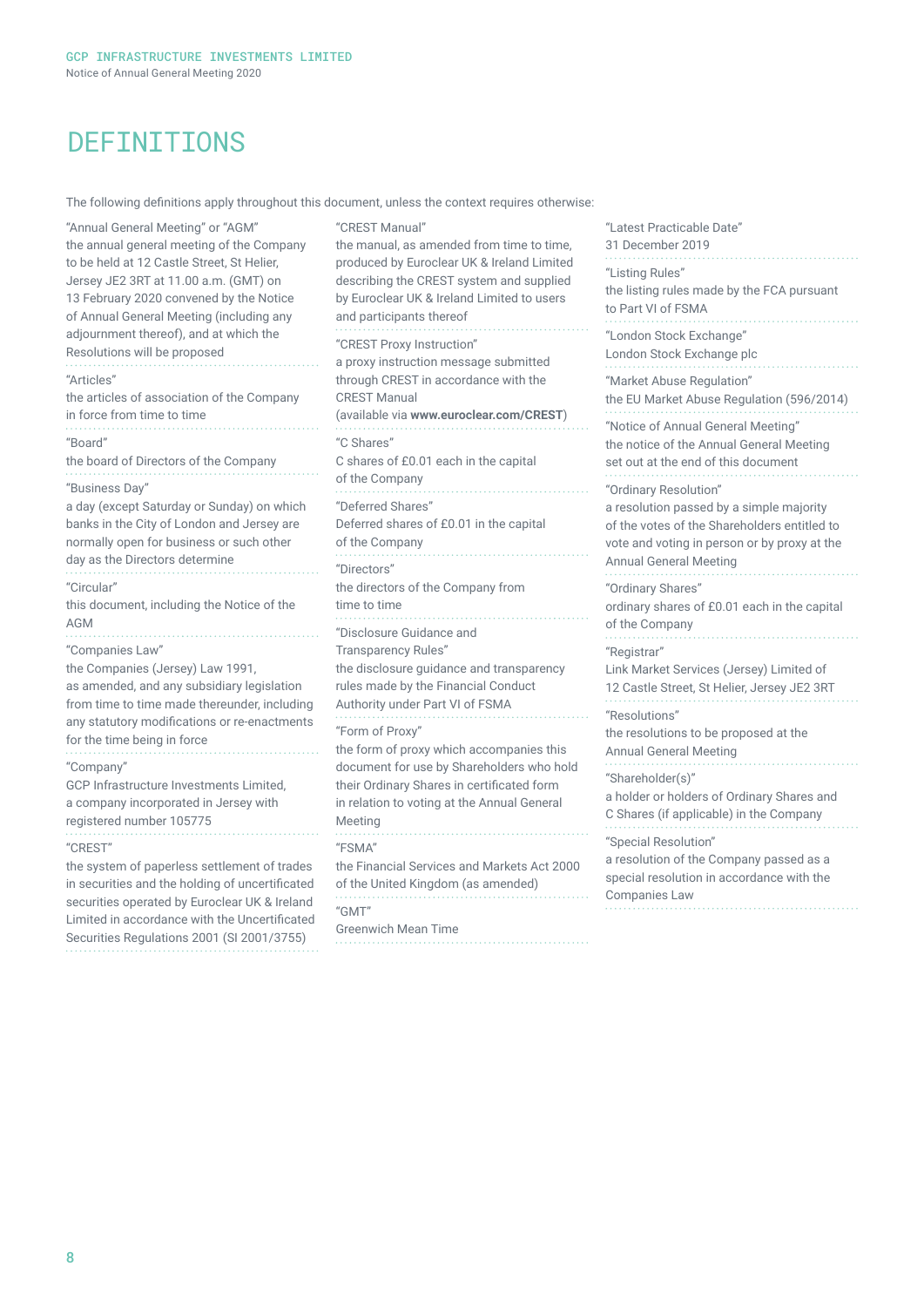# NOTICE OF ANNUAL GENERAL MEETING

**NOTICE IS GIVEN** that an Annual General Meeting of GCP Infrastructure Investments Limited (the "Company") will be held at 12 Castle Street, St Helier, Jersey JE2 3RT on 13 February 2020 at 11.00 a.m. (GMT) to consider and, if thought fit, pass the following resolutions, of which Resolutions (1) to (12) (inclusive) will be proposed as Ordinary Resolutions and Resolutions (13) and (14) shall be proposed as Special Resolutions.

## ORDINARY RESOLUTIONS

- 1. THAT the Report of the Directors of the Company (the "Directors") and the audited financial statements for the year ended 30 September 2019 be received and adopted.
- 2. THAT the Directors' remuneration report for the year ended 30 September 2019 be approved.
- 3. THAT Ian Reeves CBE be re-elected as a director of the Company.
- 4. THAT Paul de Gruchy be re-elected as a director of the Company.
- 5. THAT David Pirouet be re-elected as a director of the Company.
- 6. THAT Michael Gray be re-elected as a director of the Company.
- 7. THAT Julia Chapman be re-elected as a director of the Company.
- 8. THAT Dawn Crichard be elected as a director of the Company.
- 9. THAT the Company's dividend policy to continue to pay quarterly interim dividends per financial period (which in the financial period ending 30 September 2019 have totalled 7.6 pence per Ordinary Share), with the objective of regular, sustained distributions over the long term be approved.
- 10. THAT KPMG Channel Islands Jersey Limited be re-appointed as Auditors to the Company to hold office from the conclusion of the Annual General Meeting to the conclusion of the next annual general meeting at which financial statements are laid before the Company.
- 11. THAT the remuneration of KPMG Channel Islands Jersey Limited be determined by the Audit and Risk Committee.
- 12. THAT, conditional on the passing of Resolution (13), the Company be authorised to hold Ordinary Shares purchased pursuant to the authority granted under Resolution (13) as treasury shares.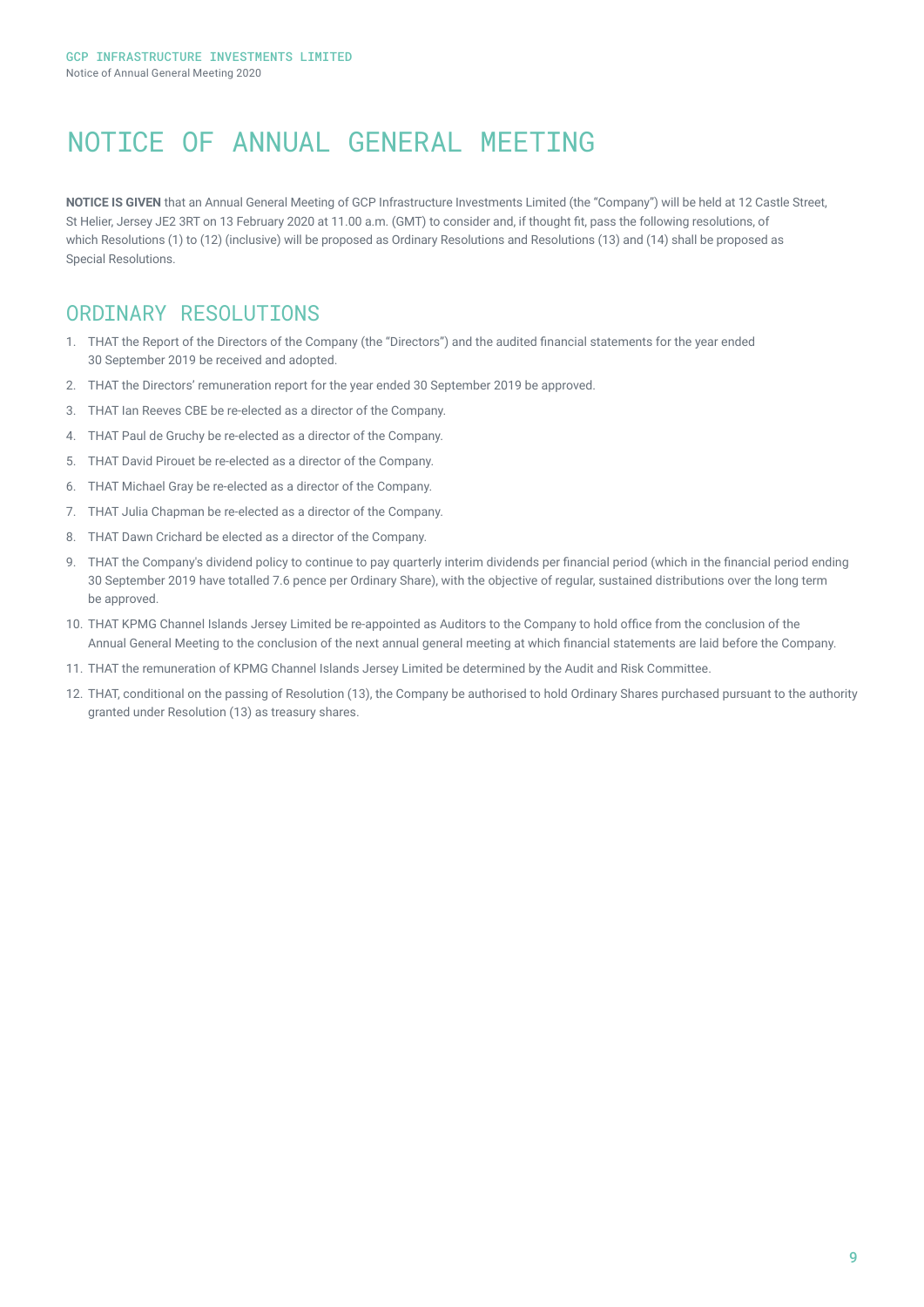## NOTICE OF ANNUAL GENERAL MEETING CONTINUED

## SPECTAL RESOLUTTONS

- 13. THAT, in substitution for all existing authorities, the Company be generally and unconditionally authorised to make market purchases of up to 131,622,131 Ordinary Shares (representing approximately 14.99 per cent. of the issued share capital as at the Latest Practicable Date prior to the publication of this Notice of Annual General Meeting) in accordance with the Articles on such terms as the Directors think fit, provided that:
	- a) the minimum price, exclusive of any expenses, which may be paid for each Ordinary Share is one pence per Ordinary Share; and
	- b) the maximum price, exclusive of any expenses, which may be paid for each Ordinary Share is an amount equal to the higher of:
		- i) 105 per cent. of the average of the middle market quotations for an Ordinary Share (as derived from the Daily Official List of London Stock Exchange plc) for the five Business Days immediately preceding the day on which the Ordinary Share is contracted to be purchased; and
		- ii) that stipulated by the regulatory technical standards adopted by the EU pursuant to the Market Abuse Regulation; and
	- c) the authority hereby conferred shall expire, unless previously revoked or varied, at the conclusion of the Company's annual general meeting in 2021, except in relation to the purchase of Ordinary Shares the contract for which was concluded before the expiry of this authority and which will or may be executed wholly or partly after such expiry.
- 14. THAT, in substitution for all previous authorities, the Directors of the Company be and are hereby generally and unconditionally authorised to allot and issue an aggregate of up to 87,806,625 Ordinary Shares for cash (representing approximately 10 per cent. of the issued share capital at the Latest Practicable Date prior to the publication of this Notice of Annual General Meeting) as if any pre-emption rights conferred by the Articles did not apply to such allotment and issue, such authority to expire after the conclusion of the Company's annual general meeting in 2021, or, if earlier, 5 p.m. on 13 May 2021 (unless previously renewed, varied or revoked by the Company in general meeting) save that the Company may at any time prior to the expiry of such authority, make an offer or enter into an agreement which would, or might, require Ordinary Shares to be allotted and issued (and/or sold from treasury) after the authority expires and the Directors may allot and issue Ordinary Shares under any such offer or agreement as if such authority had not expired.

By order of the Board of Directors

#### **Apex Financial Services (Alternative Funds) Limited**

**Secretary** 

3 January 2020

**Registered Office** 12 Castle Street

St Helier Jersey

JE2 3RT

**Defined terms used in this Notice of AGM shall bear the same meanings as those ascribed to them in the Circular issued by the Company to the Shareholders dated 3 January 2020.**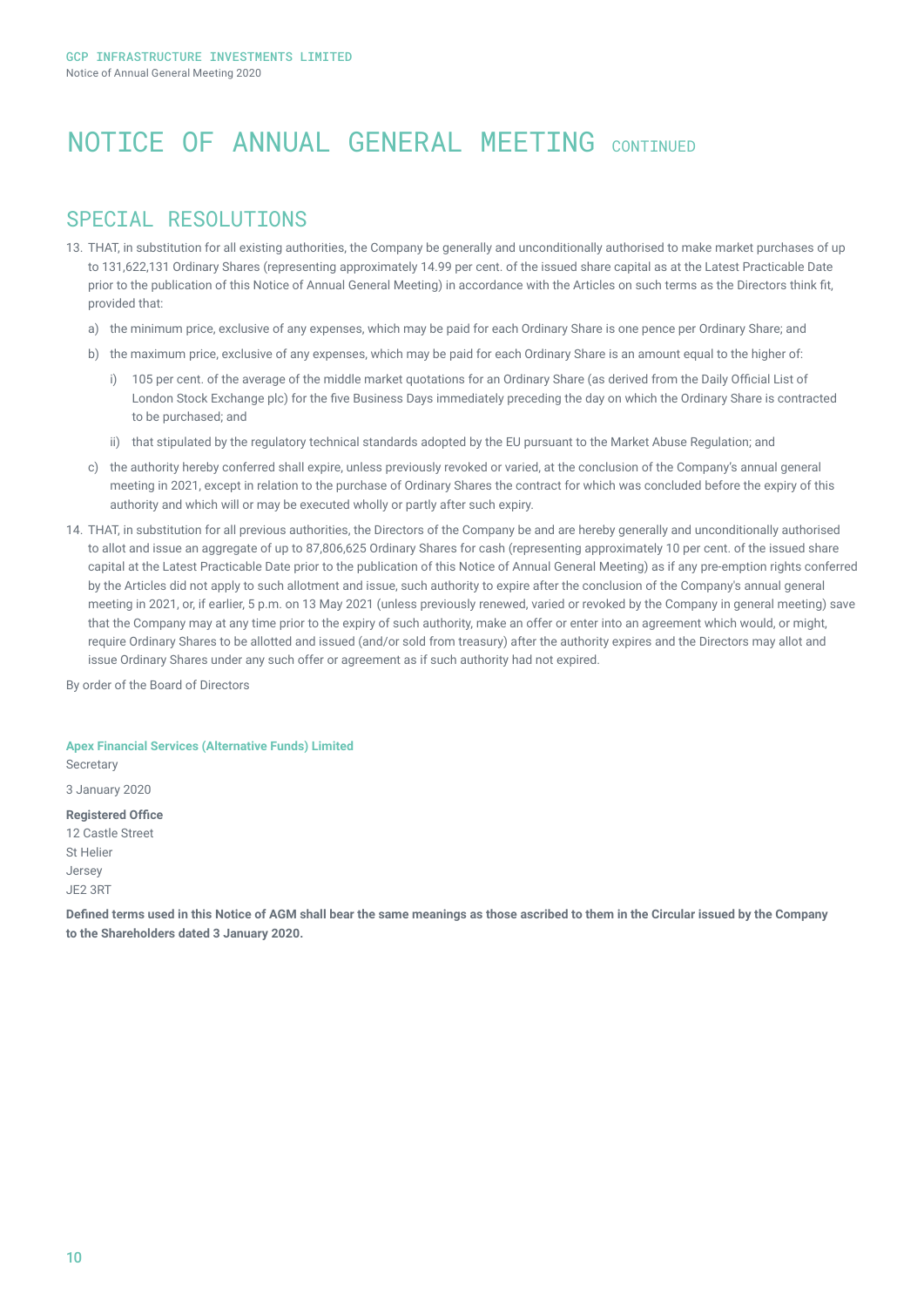# **NOTES**

- 1. A Shareholder is entitled to appoint one or more proxies to exercise all or any of the shareholder's rights to attend, speak and vote at the AGM. A proxy need not be a Shareholder of the Company and a Shareholder may appoint more than one proxy in relation to a meeting to attend, speak and vote on the same occasion provided that each proxy is appointed to exercise the rights attached to a different share or shares held by a Shareholder. To appoint more than one proxy, the proxy form should be photocopied and the name of the proxy to be appointed indicated on each form together with the number of shares that such proxy is appointed in respect of.
- 2. In accordance with Article 40 of the Companies (Uncertificated Securities) (Jersey) Order 1999, for the purpose of serving the Notice of Annual General Meeting, the Company has fixed close of business on 27 December 2019 as the record date for determining the Shareholders entitled to receive notice of the Annual General Meeting and the Form of Proxy, so that such persons entered on the Company's register of members at that time are the persons so entitled.
- 3. A Form of Proxy is enclosed with this circular. In order to be valid any proxy form or other instrument appointing a proxy must be returned duly completed by one of the following methods to be received no later than 11.00 a.m. (GMT) on 11 February 2020:
	- ― **(for certificated shareholders)** In hard copy form by post, by courier, or by hand to the following address:

Link Market Services (Jersey) Limited 12 Castle Street, St. Helier, Jersey, JE2 3RT Channel Islands

― **(for certificated shareholders)** You may submit your proxy electronically using the Shareportal Service at **www.signalshares.com**. You will be asked to enter your Investor Code (IVC) printed on the share certificate and agree to certain terms and conditions. On submission of your vote you will be issued with a reference number. For an electronic proxy appointment to be valid, it must be received by the Registrar no later than 11:00 a.m. (GMT) on 11 February 2020. If not already registered for the share portal you will need your investor code. If you cannot locate your investor code, please contact Link Asset Services:

By phone UK – 0871 664 0300, from overseas call +44 (0) 371 664 0300 calls cost 12p per minute plus your phone company's access charge. Calls outside the United Kingdom will be charged at the applicable international rate. We are open between 09:00 - 17:30, Monday to Friday excluding public holidays in England and Wales.

By email – enquiries@linkgroup.co.uk

- By post Link Asset Services, The Registry, 34 Beckenham Road, Beckenham, Kent, BR3 4TU.
- ― **(for uncertificated shareholders only)** In electronic form through CREST please see the heading 'CREST Members' below.
- 4. Submission of a proxy appointment will not preclude a Shareholder from attending and voting at the AGM should they wish to do so.
- 5. To direct your proxy on how to vote on the resolutions, mark the appropriate box on your proxy form with an 'X'. To abstain from voting on a resolution, select the relevant "Vote withheld" box. A vote withheld is not a vote in law, which means that the vote will not be counted in the calculation of votes for or against the resolution. If no voting indication is given, your proxy will vote or abstain from voting at his or her discretion. Your proxy will vote (or abstain from voting) as he or she thinks fit in relation to any other matter which is put before the AGM.
- 6. Pursuant to the Companies (Uncertificated Securities) (Jersey) Order 1999, the Company specifies that only those shareholders registered in the register of members of the Company by close of business. on 11 February 2020 shall be entitled to attend and vote at the AGM (or appoint a proxy) in respect of the number of shares registered in their name at that time. Changes to entries on the register of members after close of business on 11 February 2020 shall be disregarded in determining the rights of any person to attend or vote at the AGM (or appoint a proxy).
- 7. **Joint holders:** In the case of joint holders, where more than one of the joint holders purports to appoint a proxy, only the appointment submitted by the most senior holder will be accepted. Seniority is determined by the order in which the names of the joint holders appear in the Company's register of members in respect of the joint holding (the first-named being the most senior).
- 8. **Corporate representatives:** Any corporation which is a Shareholder can appoint one or more corporate representatives who may exercise on its behalf all of its powers as a Shareholder. In the event that a corporation authorises more than one person and more than one of them purports to exercise powers as a Shareholder (a) if they purport to exercise a power in the same way, the power is treated as exercised in that way; and (b) if they do not purport to exercise the power in the same way, the power is treated as not exercised.
- 9. **Power of attorney:** Any power of attorney or any other authority under which your proxy form is signed (or a duly certified copy of such power or authority) must be returned to the registered office with your proxy form.